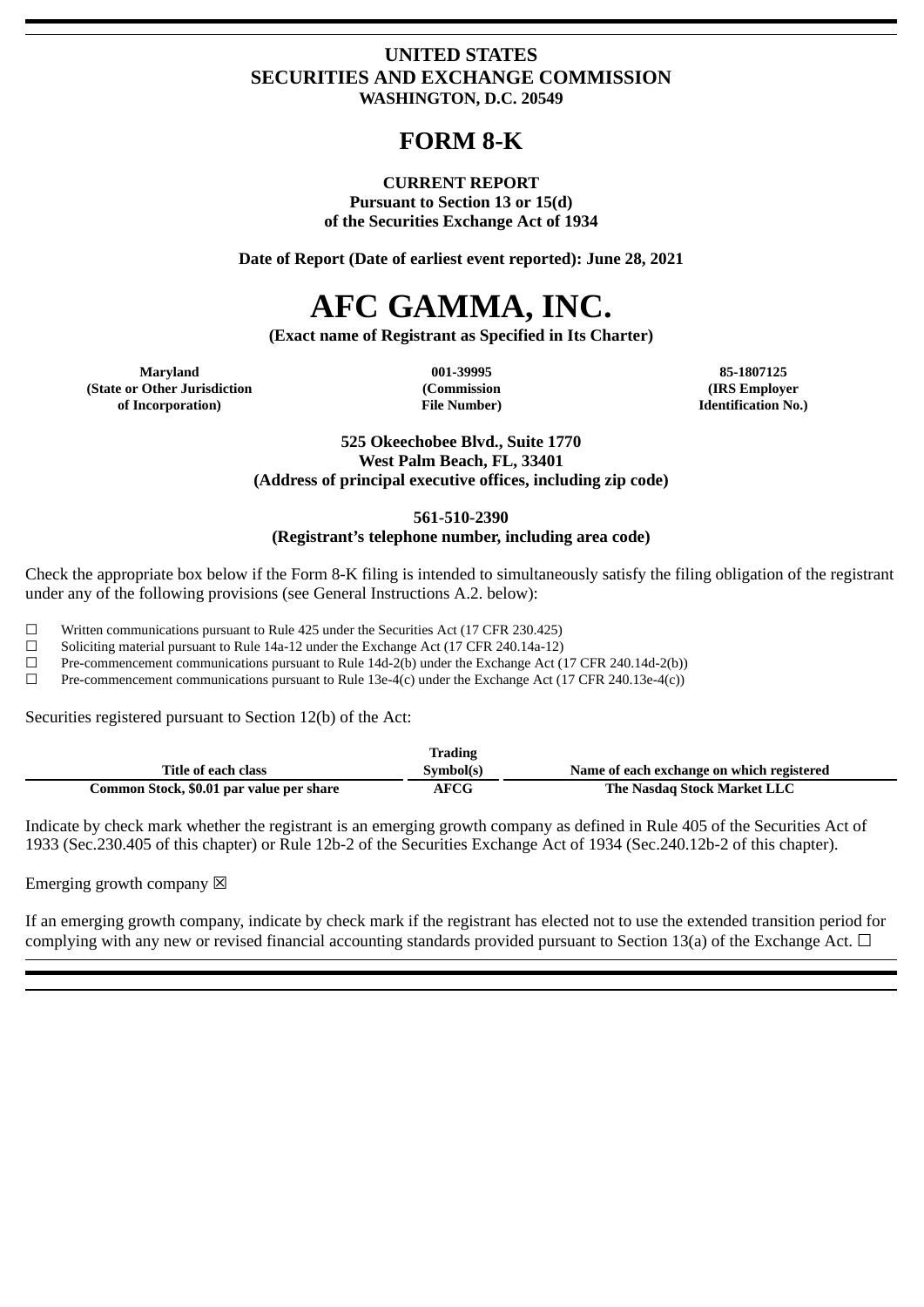#### **ITEM 8.01 Other Events.**

On June 28, 2021, AFC Gamma, Inc., a Maryland corporation (the "Company") completed the underwritten offering of 2,750,000 shares of its common stock, \$0.01 par value per share (the "Common Stock") at a price to the public of \$20.50 per share (the "Offering"). The Company has granted the underwriters a 30-day option to purchase up to an additional 412,500 shares of Common Stock at the public offering price, less discounts and commissions. The gross proceeds to the Company from the Offering were approximately \$56.4 million, before deducting underwriting discounts and commissions and offering expenses payable by the Company and assuming the underwriters do not exercise their option to purchase additional shares.

The Offering was made pursuant to the final prospectus, dated June 23, 2021 and filed with the U.S. Securities and Exchange Commission on June 24, 2021, pursuant to Rule 424(b) under the Securities Act of 1933, as amended, relating to the Registration Statement on Form S-11 (File No. 333-257248).